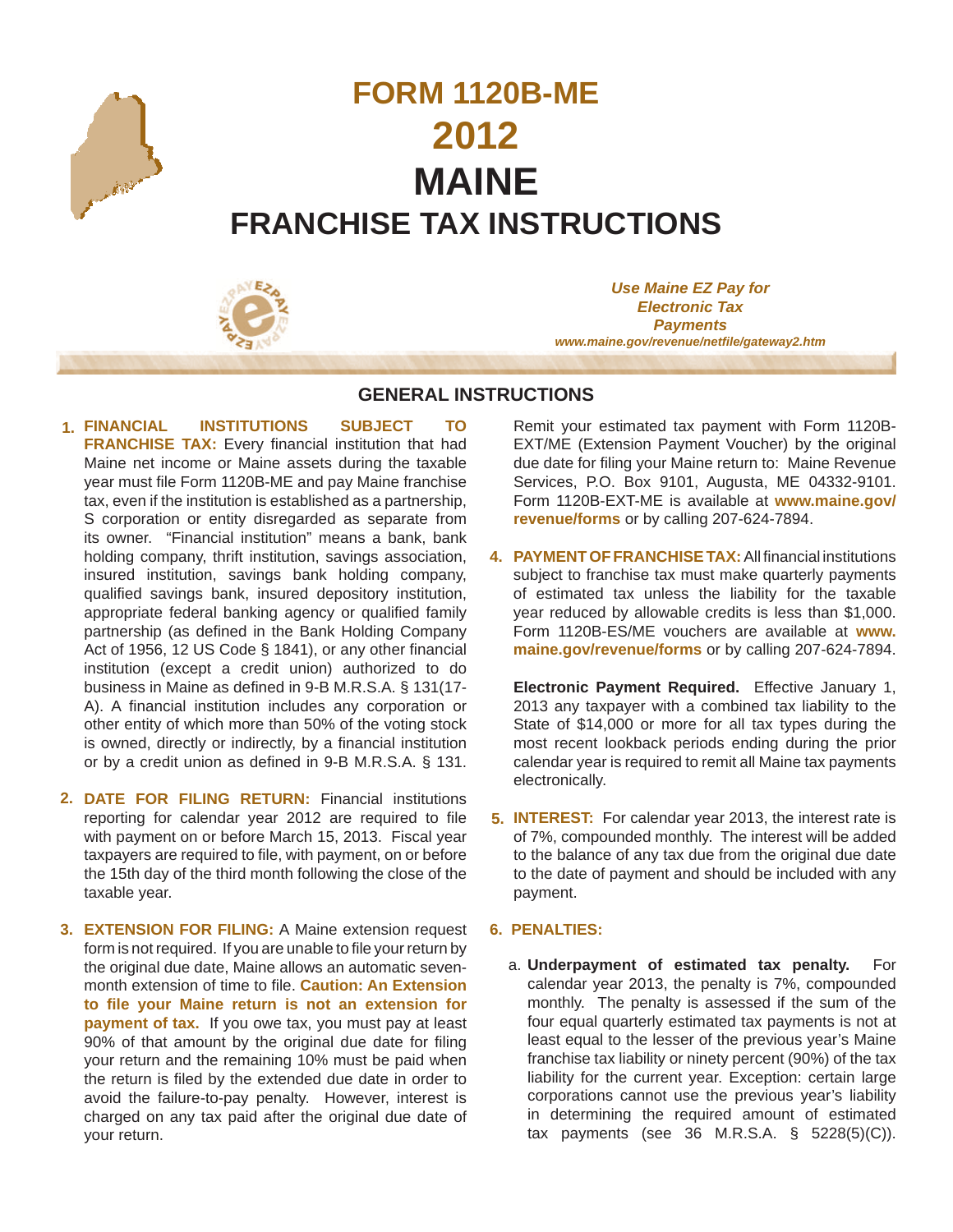## **GENERAL INSTRUCTIONS (continued)**

b. Late filing and late payment penalties. If a past due return is filed before the receipt, or within 60 days of the receipt, of a demand notice, the penalty for failure to file is the greater of \$25 or 10% of the amount of tax due. If the return is filed more than 60 days after the receipt of a demand notice, the failure-to-file penalty increases to the greater of \$25 or 25% of the tax due.

 For failure to pay a tax liability, the penalty is 1% of the tax liability for each month the payment is delinquent, up to 25%.

- c. Other penalties. The law also provides for penalties for substantial understatement of tax, negligence, fraud and for payment of tax by check that is returned for insufficient funds. See M.R.S.A. 36 § 187-B.
- **ACCOUNTING PERIOD COVERED:** Form 1120B-ME  **7.** will cover the same period as the equivalent federal return.
- **ACCOUNTING METHODS:** A taxpayer's method of **8.** accounting for Maine franchise tax purposes must be the same as that used for federal income tax purposes.
- **FEDERAL RETURN MUST ACCOMPANY STATE 9. RETURN:** A Maine franchise tax return, Form 1120B-ME, must be accompanied by a legible copy of pages 1 through 5 of the financial institution's federal return for the same taxable period. You are not required to provide Maine with copies of supporting schedules attached to the federal form filed with the Internal Revenue Service unless specifically requested.
- **FEDERAL AUDIT CHANGES AND AMENDED 10. RETURNS:** Taxpayers must file Maine amended returns for any change or correction by the Internal Revenue Service in federal net income per books or total end-ofyear assets. The amended return must be filed within 180 days after final determination of the federal change

or correction. Attach a copy of the Internal Revenue Agent's report and closing letter with all supporting schedules to the Maine amended return.

Taxpayers filing amended federal returns must, within 180 days, file amended Maine returns with copies of the federal amended return. When filing returns that reflect federal net operating losses, a copy of federal Form 1139 must be attached.

In addition, an amended Maine franchise tax return is required to correct errors on a previously filed return. The amended return must be filed within 180 days after discovering the error. Use Form 1120B-ME for the year you are amending and check the box marked "Check here if an amended return" in the upper right corner of the form.

#### **COMBINED REPORT FOR UNITARY MEMBERS: 11.**

A financial institution that is a member of an affiliated group and operates in a unitary fashion must file a Maine Franchise Tax Combined Report For Unitary Members (Form CRB). Maine law defines affiliated group to mean a group of two or more financial institutions in which more than 50% of the voting interest of each member financial institution is directly or indirectly owned by a common owner or owners, either corporate or noncorporate, or by one or more of the member financial institutions. Unitary is defined as a business activity that is characterized by unity of ownership, functional integration, centralization of management and economies of scale.

The State of Maine three factor apportionment formula is used to apportion net income of multi-state financial institutions. The law provides that the apportionment formula is also used to compute Maine assets from the total end-of-year assets of the financial institution.

## **SPECIFIC INSTRUCTIONS**

**Line 1b. Maine Net Income:** Financial institutions that are not part of an affiliated-unitary group and have income solely from activity within Maine must enter here the same amount as on line 1a. Financial institutions that are members of an affiliatedunitary group must file a combined report (Form CRB). A financial institution that is taxable both in and outside Maine must apportion its net income by completing Schedule A on page 2. The instructions for Schedule A are on page 4. For information on how to file Form CRB, see the instructions for Form CRB on page 5.

**Line 2b. Maine Assets:** Financial institutions that are not part of an affiliated-unitary group and have income solely from activity within Maine must enter here the same amount as on line 2a. Financial institutions that are members of an affiliatedunitary group must file a combined report (Form CRB). A financial institution that is taxable both in and outside Maine must apportion its assets by completing Schedule A on page 2. The instructions for Schedule A are on page 4. For information on how to file Form CRB, see the instructions for Form CRB on page 5.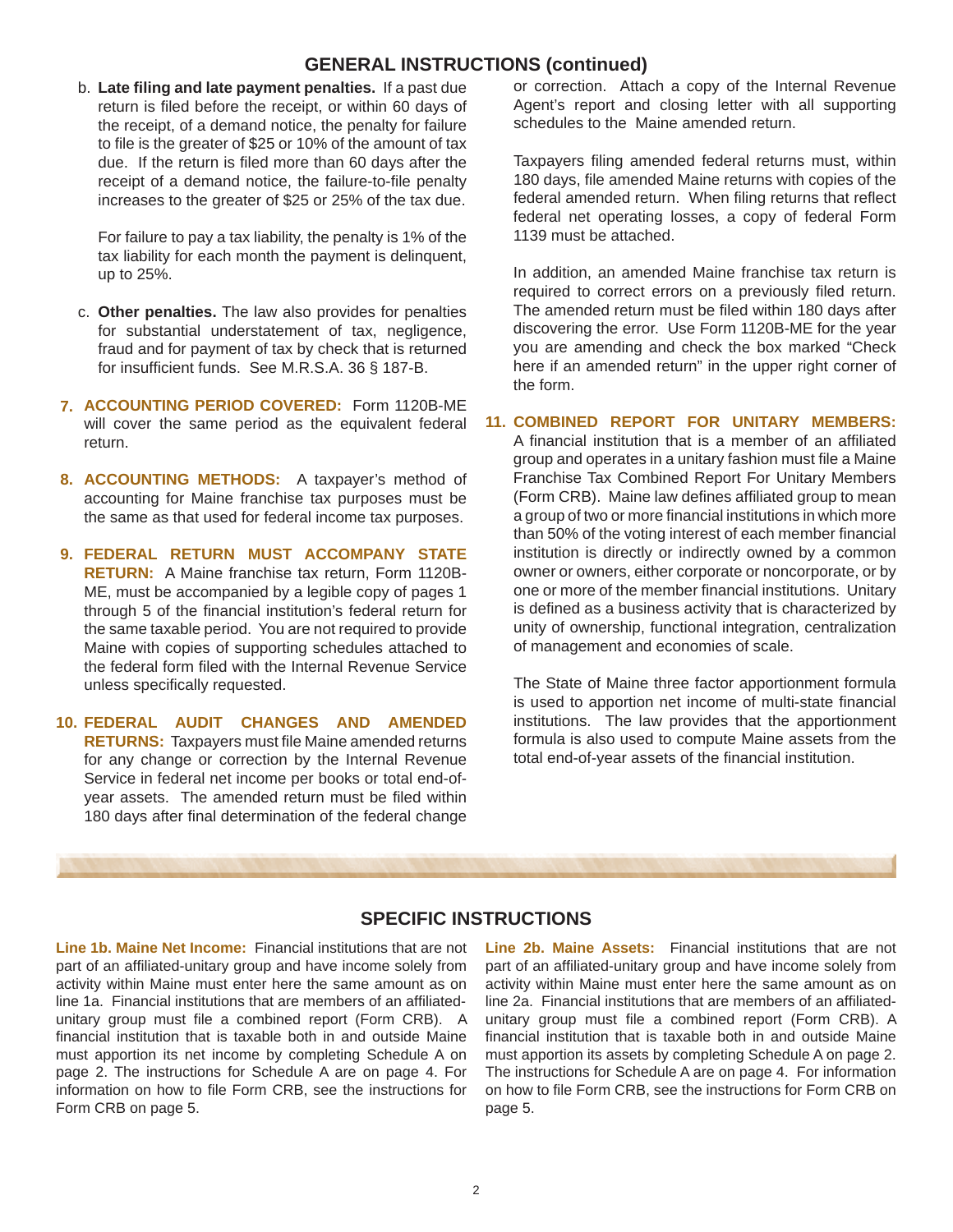## **SPECIFIC INSTRUCTIONS (continued)**

**Line 3. Tax:** A financial institution must, each year, elect the tax formula they wish to apply by placing an "x" in the appropriate box. Maine offers two tax formula options:

**Option 1** - The sum of 1% of the financial institution's Maine net income plus .008% of its Maine assets.

**Option 2** - .039% of the financial institution's Maine assets.

**Line 3a. Tax on Maine Net Income:** The tax rate on income is 1% (0.01) of Maine net income as listed on line 1b. **Leave this line blank if option 2 is elected.**

**Line 3b. Tax on Maine Assets.** If **option 1** is selected, the franchise tax rate on Maine assets listed on line 2b is 8 cents (8¢) per \$1,000 (0.008%). If **option 2** is selected, the franchise tax rate on Maine assets listed on line 2b is 39 cents (39¢) per \$1,000 (0.039%). Apply the appropriate factor and enter the result on this line.

**Line 4b. Withholding.** Enter on this line the amount of Maine income tax withholding credit for the year. For example, enter pass-through entity withholding reported to you on 2012 Forms 1099ME.

**Line 4c. Paid with Original Return**. This line is for taxpayers filing amended returns and claiming credit for tax paid with original return.

**Line 4d. Net Operating Loss Credit:** A credit is allowed against franchise tax on assets for a taxable entity that sustains a book net operating loss. The credit is computed by multiplying the book net operating loss by the franchise tax rate on income (0.01). The amount of the credit allowed in the year of the loss is limited to the franchise tax on assets on line 3b. Excess credit amounts may be carried forward to the next five tax years and may be applied against the total tax on line 3c. If you carry forward an excess credit from a previous year, attach a carry forward schedule to support your entry on line 4d.

**Line 4e. Tax Credits.** A list of allowable tax credits follows. You must complete and attach a tax credit worksheet for each tax credit claimed. Tax credit worksheets are available at *www. maine.gov/revenue/forms*. You may also order worksheets by telephone by calling (207) 624-7894. Enter on line 4e the total amount of credit used to reduce tax liability. Except for the refundable Historic Rehabilitation Credit, the amount of all credits used to reduce tax liability cannot exceed the total tax liability on line 3c.

• Maine Seed Capital Tax Credit, for an investment certified by FAME in a business you do not own • Jobs and Investment Tax Credit, for creation of 100 jobs and investment of \$5 million • Employer credits for payment of employee expenses (long-term care insurance, day care expenses, dependent health benefits) • Quality Child Care Investment Tax Credit, for DHHS-certified investments in child care facilities • Biofuel Production and Use Tax Credit, for DEP-certified production of non-fossil fuels • Research Expense and Super Research/Development Tax Credits, for business investment in research and development • High-Technology Investment Tax Credit, for business investment in computer equipment or other high technology activities • Credit for Dependent Health Benefits Paid • refundable Historic Rehabilitation Credit, for state-authorized renovations of registered historic structures • Nonrefundable Historic Rehabilitaiton Credit for properties placed in service prior to 2008 • Family Development Account Credit, for contributions to the FAME-authorized fund • Pine Tree Development Zone Credit, for expansion of business in Maine certified by DECD • Employer Credit for Educational Opportunity, for employers paying student loans of qualifying employees • Maine Capital Investment Credit for investment in depreciable property in Maine.

**Line 4f. Total Prepayments and Credits:** Enter the total payments from lines 4a, 4b and 4c as well as any tax credits from lines 4d and 4e. The amount entered on line 4f may exceed the total tax liability on line 3c. However, except for the refundable Historic Rehabilitation Credit, the amount of tax credits from lines 4d and 4e that are used to reduce tax liability this year cannot exceed the total tax liability on line 3c.

**Line 5b. Penalty for Underpayment of Estimated Tax:** If the financial institution underpaid estimated tax, complete and attach Form 2220ME, available at *www.maine.gov/revenue/ forms*.

**Line 7a. Credited to next year's estimated tax:** Use this line only if you elect to have all or a portion of the overpayment on line 6 credited to next year's estimated Maine franchise tax.

**Line 7b. Refunded:** Enter here the difference between lines 6 and 7a. Refunds will be mailed to you.

#### **IMPORTANT**

**IF ALL REQUIRED LINES AND SCHEDULES (INCLUDING FORM CRB) ARE NOT COMPLETED, THE RETURN IS INCOMPLETE AND WILL NOT BE CONSIDERED A FILED RETURN. PAGES 1 - 5 OF THE FEDERAL RETURN MUST BE ATTACHED TO YOUR MAINE FRANCHISE RETURN.**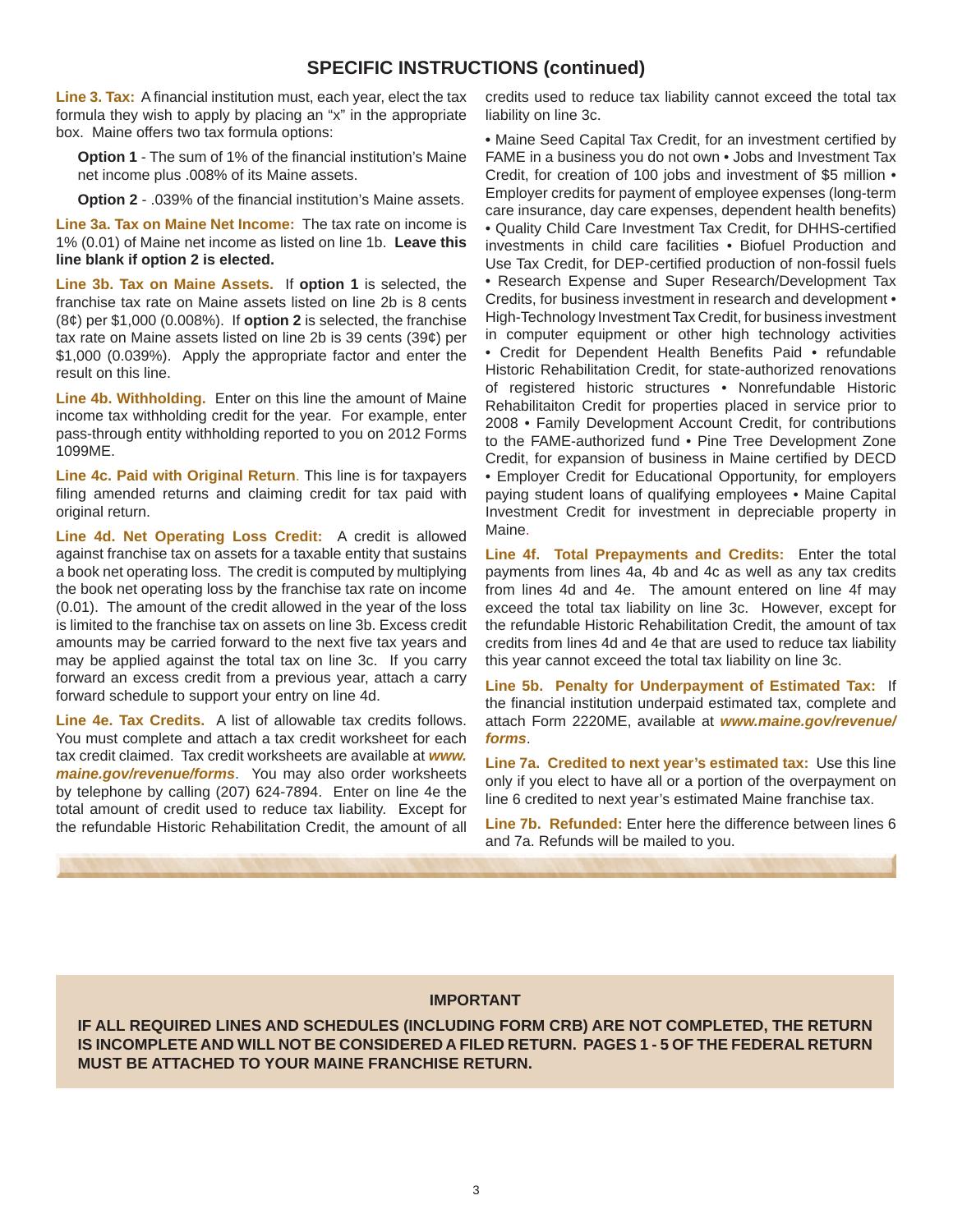## **SCHEDULE A - INSTRUCTIONS**

**APPORTIONMENT OF INCOME (***See* **36 MRSA § 5206-E)**

## **GENERAL INSTRUCTIONS**

Schedule A is for financial institutions that are taxable both in and outside Maine. To the extent that a financial institution derives its income from a unitary business carried on by two or more members of an affiliated group, Maine net income and Maine assets are determined by apportioning that part of the net income and assets of the entire group that is derived from the unitary business.

Maine employs a three-factor formula to determine income and assets apportioned to Maine. However, one or more factors may be excluded from the apportionment formula under certain circumstances. If a factor is excludable from the apportionment formula, the weighting of the remaining factors must be changed.

A factor is excludable only if both the numerator and denominator are zero,\* but is not excludable merely because the numerator is zero. When excluding the receipts factor, change the weight of the payroll and property factors to 50% (0.5) each. When excluding either the payroll or property factor, change the weight of the receipts factor to 66.67% (0.6667) and the weight of the remaining factor (payroll or property) to 33.33% (0.3333). If two factors are excludable from the apportionment formula, change the weight of the remaining factor to 100%. If you are excluding any factors, attach a schedule detailing the factors used and the apportionment computation. If the total of 8(C), 9(C) and 10(C) does not equal the amount you enter on line 11, your tax liability will not compute accurately.

## **SPECIFIC INSTRUCTIONS**

**Line 8. Receipts Factor:** The receipts factor is a fraction. The numerator is the Maine receipts of the taxpayer during the tax period. The denominator is the receipts of the taxpayer everywhere in the U.S. during the tax period. See § 5206-E(2) for a complete description of Maine and everywhere receipts.

**Line 9. Payroll Factor:** The payroll factor is a fraction. The numerator is the total amount of compensation paid in Maine or paid to Maine-based and Maine resident employees during the tax period, and the denominator is the total compensation paid everywhere in the U.S. by the taxpayer during the tax period to all employees working in the U.S. See § 5206-E(4) for a complete description of Maine and everywhere payroll.

**Line 10. Property Factor:** The property factor is a fraction. The numerator is the average value of the taxpayer's owned or rented real and tangible personal property located in Maine plus loans and credit card receivables located in Maine during the tax period, and the denominator is the average value of such property everywhere in the U.S. during the tax period.

Property rented by the taxpayer is valued at eight times the net annual rental rate. Loans and credit card receivables are valued at outstanding principal, without regard to any reserve for bad debt. See § 5206-E(3) for a complete description of Maine and everywhere property.

<sup>\*</sup> For example, if the business does not own or lease property anywhere in the United States, the property factor may be eliminated.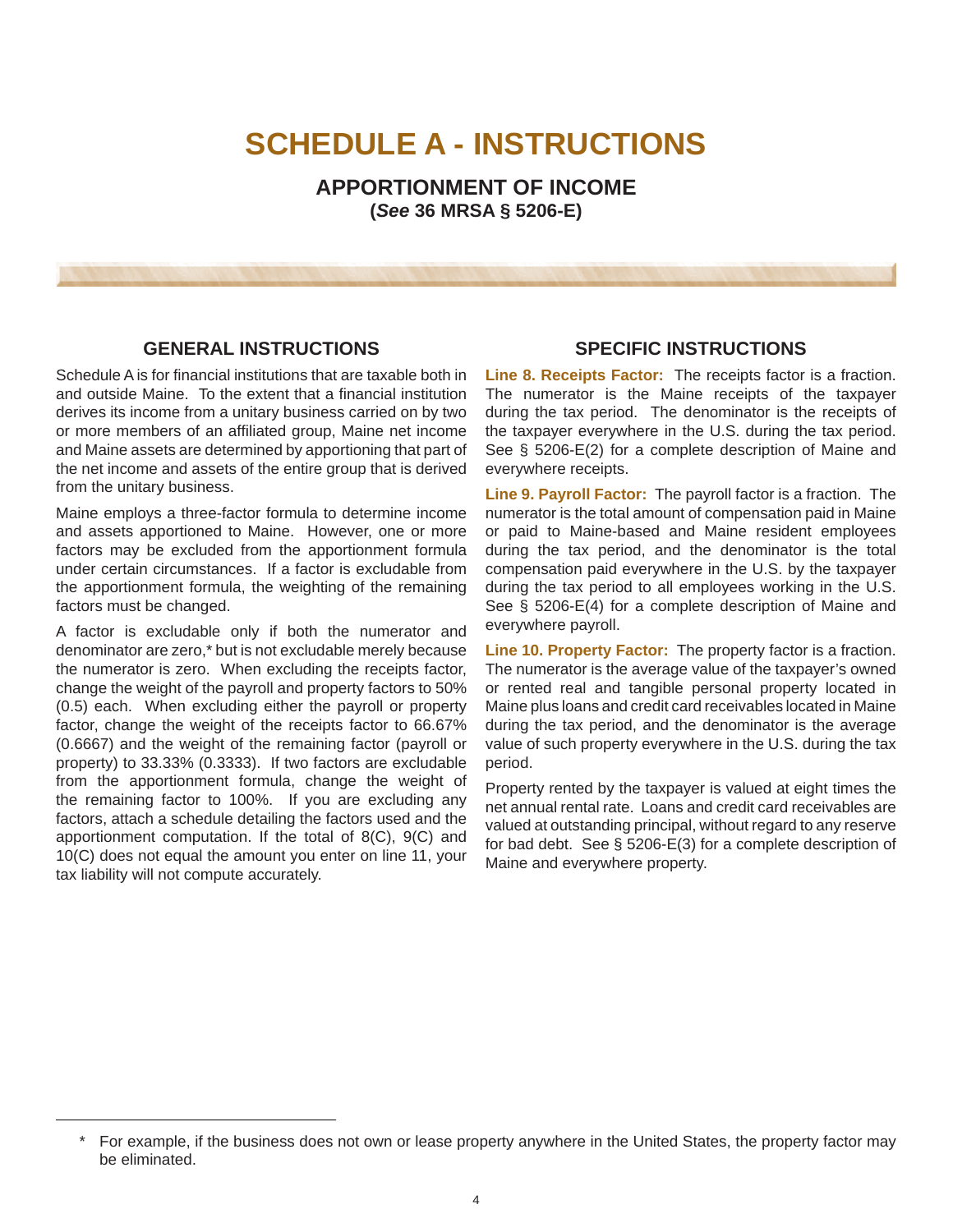## **FORM CRB - INSTRUCTIONS**

## **MAINE FRANCHISE TAX**

## **COMBINED REPORT FOR UNITARY MEMBERS**

The combined reporting form, when applicable, must be filed with Form 1120B-ME. This report must be accompanied by an affiliation schedule (federal Form 851 for consolidated filers is acceptable) listing name, federal ID number and corporate activity of all members of the affiliated group.

## **PURPOSE OF FORM**

#### **NOTE: Only unitary business group members are to be included on this form. Affi liated non-unitary members are not to be included.**

Form CRB is used to calculate Maine net income of a unitary business. Maine net income is a financial institution's net income or loss per books required to be reported pursuant to the laws of the United States and apportioned to this state 36 M.R.S.A. § 5206-D(13).

## **COMBINED REPORTING**

Financial institutions with Maine net income that are members of an affiliated group engaged in a unitary business must file a combined report. Financial institutions that conduct a unitary business but are not required to file a federal return must be excluded from the combined report. This includes those financial institutions not required, but electing, to file a federal tax return.

"Affiliated group" means a group of two or more financial institutions of which more than 50% of the voting stock of each member is directly or indirectly owned by a common owner or owners, either corporate or non-corporate, or by one or more of the member financial institutions. 36 M.R.S.A. § 5206-D(1). Unitary business is a business activity that is characterized by unity of ownership, functional integration, centralization of management and economies of scale. 36 M.R.S.A. § 5206-D(22).

All financial institutions required to file federal returns that are engaged in a unitary business are required to be included in the combined report of any taxable financial institution with Maine nexus, even if the affiliated financial institution has no nexus with Maine.

## **COLUMN INSTRUCTIONS**

**Column 1.** Put a check in this column for those corporations listed in column 2 that have nexus with Maine.

**Column 2.** Enter the name and federal identification number of each member engaged in a unitary business.

**NOTE:** Each member participating in the unitary business should have an amount entered in either column 3 or column 4, but not both.

**Column 3.** Enter the separate net income per books of each member in column 2 that was part of a federal consolidated return (member's share of Form 1120, Schedule M-1, line 1 Enter column 6(B), line 18 on Form 1120B-ME, line 2a. or Schedule M-3, line 11). This information can be obtained

from the supporting statement filed with federal Form 1120 for consolidated returns. Attach the supporting statement from the federal Form 1120 consolidated return.

**Column 4.** Enter the net income per books of each member in column 2 that filed a separate federal return (member's net income from federal Form 1120, line 28 or equivalent income from other federally filed return). Entries in column 4 relate to members engaged in a unitary business that were not included in a federal consolidated return.

**Column 5.** Enter adjustments for eliminations, deferrals and other modifications provided for under federal law and regulations, but not included in column 3. Include any intercompany transactions between members on this report if those transactions resulted in gains or losses. Similar adjustments are required for business members that are not part of the same consolidated filing. These adjustments include, but are not limited to, (a) dividends paid out of income subject to apportionment under 36 M.R.S.A., chapter 819 by one member to another member; (b) deferrals of gains/losses from intercompany sales of inventory; and (c) deferrals of gains/losses from intercompany sales of fixed assets. Attach a worksheet detailing adjustments claimed in column 5.

**Column 6(A).** Combine columns 3, 4 and 5. This is the adjusted separate income of each member engaged in the unitary business.

**Column 6(B).** Enter the total end-of-year assets from the federal return or pro forma federal return.

**Columns 7-9.** Enter each financial institution's share of receipts, payroll and property of the unitary business. See 36 M.R.S.A. §§ 5206-E(2), (3) and (4). Carry over totals from line 18 to Schedule A. The amounts on the total line of columns 7, 8 and 9 (line 18) of the Combined Report must agree with those entered on lines 8, 9 and 10, columns (A) and (B) of Schedule A, Form 1120B-ME if a single return is filed for the entire group.

## **LINE INSTRUCTIONS**

**Line 17.** To the extent not already eliminated, remove all intercompany transactions resulting in gains or losses. These eliminations are for columns 6(B)-9 only. Attach a worksheet that details adjustments claimed on this line.

**Line 18**. Enter the total for each of columns 3 through 9. Enter column 6(A), line 18 on Form 1120B-ME, line 1a.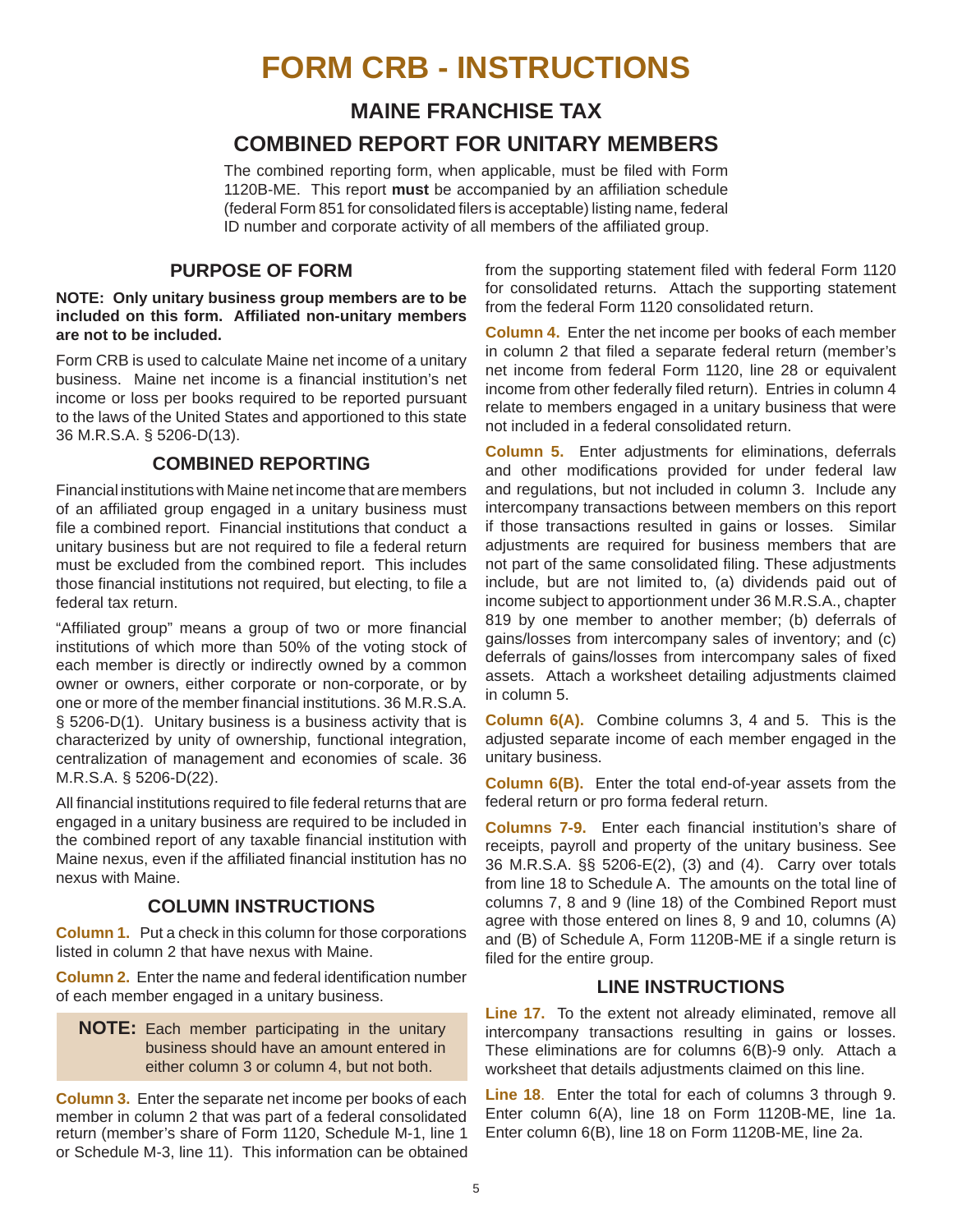| 2012<br><b>FORM 1120B-ME</b>                                                                                      | <b>MAINE REVENUE SERVICES</b><br><b>MAINE FRANCHISE TAX RETURN</b><br><b>FOR FINANCIAL INSTITUTIONS</b> |                                   | *1208410*                                                  | 99               |
|-------------------------------------------------------------------------------------------------------------------|---------------------------------------------------------------------------------------------------------|-----------------------------------|------------------------------------------------------------|------------------|
| For tax period 01/01/12 to 12/31/12 or                                                                            |                                                                                                         | to                                |                                                            |                  |
| CHECK APPLICABLE BOXES: (1)                                                                                       | Initial return<br>(2)                                                                                   | Final return<br>(3)               | Change of name/address<br>Check here if an amended return: |                  |
|                                                                                                                   |                                                                                                         |                                   |                                                            |                  |
| Name                                                                                                              |                                                                                                         |                                   | Federal Employer ID Number                                 |                  |
|                                                                                                                   |                                                                                                         |                                   |                                                            |                  |
| <b>Address</b>                                                                                                    |                                                                                                         |                                   | <b>Business Code</b>                                       | State of<br>Inc. |
|                                                                                                                   |                                                                                                         |                                   |                                                            |                  |
| City                                                                                                              |                                                                                                         | <b>State</b>                      | ZIP Code                                                   |                  |
| <b>Contact Person First Name</b>                                                                                  | <b>Contact Person Last Name</b>                                                                         |                                   | Telephone Number                                           |                  |
|                                                                                                                   |                                                                                                         |                                   |                                                            |                  |
| Check here and enclose Form CRB if this is a combined return:                                                     |                                                                                                         |                                   | Parent Company Federal ID Number                           |                  |
|                                                                                                                   |                                                                                                         |                                   |                                                            |                  |
| Principal Place of Activity in Maine                                                                              |                                                                                                         | City Where Records are Maintained |                                                            | <b>State</b>     |
|                                                                                                                   | <b>Maine Tax Computation</b>                                                                            |                                   |                                                            |                  |
| <b>MAINE NET INCOME:</b><br>$\mathbf{1}$ .<br>a. NET INCOME PER BOOKS (from federal Form 1120, 1120S or 1065)  1a |                                                                                                         |                                   |                                                            | .00              |
| b. MAINE NET INCOME (from line 1a above or page 2, Schedule A, line 13)1b                                         |                                                                                                         |                                   |                                                            | .00              |
| <b>ASSETS:</b><br>2.<br>a. TOTAL END-OF-YEAR ASSETS (from federal Form 1120, 1120S 2a                             |                                                                                                         |                                   |                                                            | .00              |
| or 1065)<br>MAINE ASSETS (from line 2a above or page 2, Schedule A, line 15) 2b<br>b.                             |                                                                                                         |                                   |                                                            | .00              |
| <b>TAX:</b> Select a rate option (see instructions)<br>3.                                                         |                                                                                                         |                                   |                                                            |                  |
| <b>OPTION 1</b>                                                                                                   | <b>OPTION 2</b>                                                                                         |                                   |                                                            |                  |
| a.<br>Leave this line blank if option 2 is elected.                                                               |                                                                                                         |                                   |                                                            | .00              |
| b.                                                                                                                |                                                                                                         |                                   |                                                            | .00              |
| C.                                                                                                                |                                                                                                         |                                   |                                                            | .00              |
| <b>PREPAYMENTS AND CREDITS:</b><br>4.<br>ESTIMATED TAX PAID AND DEPOSIT WITH EXTENSION PAYMENT VOUCHER4a<br>a.    |                                                                                                         |                                   |                                                            | .00              |
| b.                                                                                                                |                                                                                                         |                                   |                                                            | .00              |
|                                                                                                                   |                                                                                                         |                                   |                                                            |                  |
| PAID WITH ORIGINAL RETURN (if this is an amended return)4c<br>C.                                                  |                                                                                                         |                                   |                                                            | .00              |
| d.                                                                                                                |                                                                                                         |                                   |                                                            | .00              |
| е.                                                                                                                |                                                                                                         |                                   |                                                            | .00              |
| TOTAL PREPAYMENTS AND CREDITS (add lines 4a through 4e) 4f<br>f.                                                  |                                                                                                         |                                   |                                                            | .00              |
|                                                                                                                   |                                                                                                         |                                   | Rev. 9/12                                                  |                  |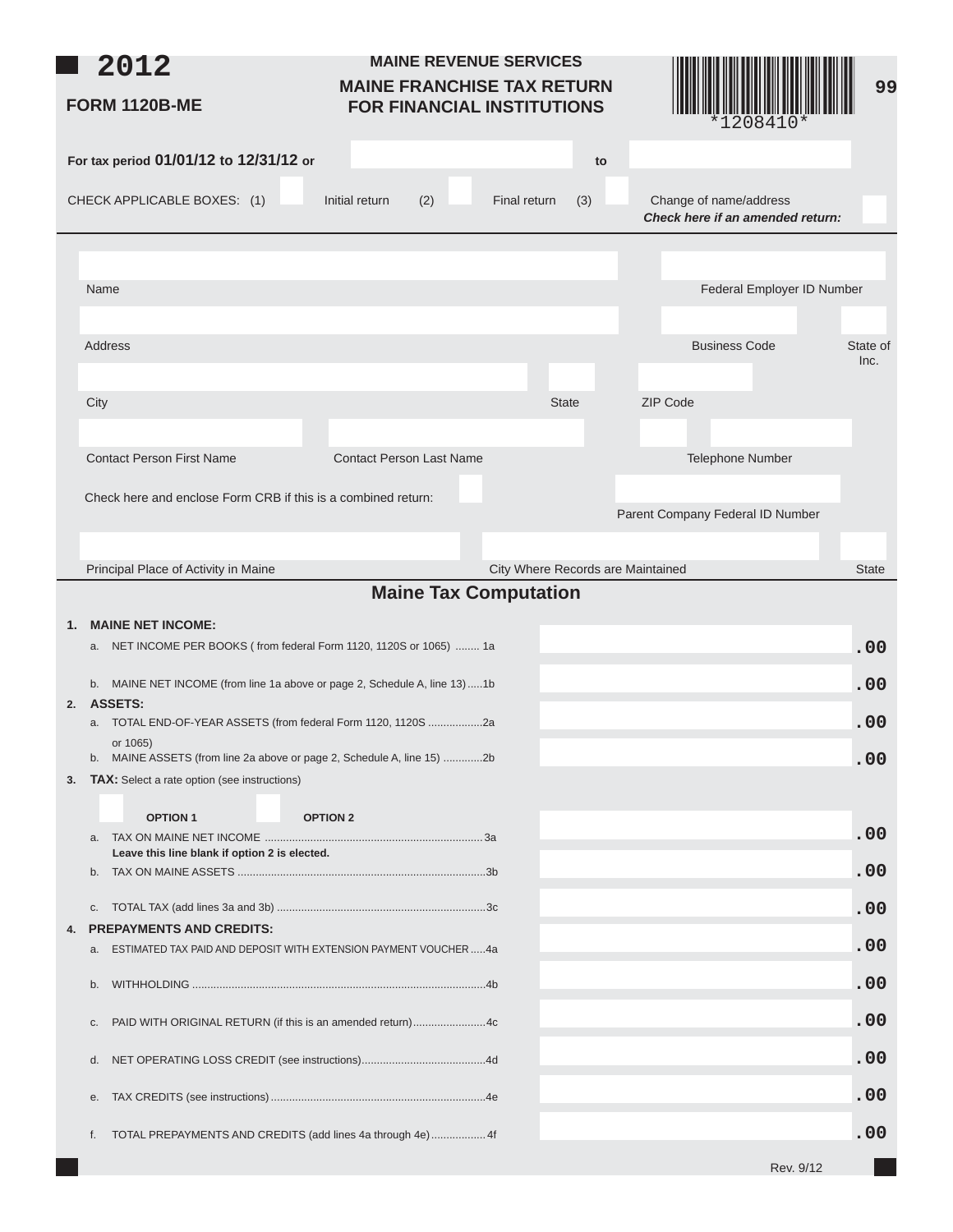## **2012 Form 1120B-ME, Page 2**



\*1208411\*

| <b>Federal Employer ID Number:</b> |  |  |
|------------------------------------|--|--|
|                                    |  |  |

| 5. BALANCE DUE, PENALTY, PAYMENT DUE WITH RETURN:                                      |     |  |  |  |  |  |
|----------------------------------------------------------------------------------------|-----|--|--|--|--|--|
| a.                                                                                     | .00 |  |  |  |  |  |
| Enter PENALTY for Underpayment of Estimated Tax (attach Form 2220ME) 5b<br>b.          | .00 |  |  |  |  |  |
| <b>PAYMENT DUE</b> with return (add lines 5a and 5b)<br>C.                             |     |  |  |  |  |  |
| Pay in full with return (make check payable to Treasurer, State of Maine)5c            | .00 |  |  |  |  |  |
| 6. OVERPAYMENT:                                                                        |     |  |  |  |  |  |
| If line 4f is greater than line 3c plus line 5b, enter line 4f minus lines 3c and 5b 6 | .00 |  |  |  |  |  |
| 7. AMOUNT ON LINE 6 TO BE:                                                             |     |  |  |  |  |  |
|                                                                                        | .00 |  |  |  |  |  |
|                                                                                        | .00 |  |  |  |  |  |
| AFFIDAVIT AND SIGNATURE                                                                |     |  |  |  |  |  |

#### **AFFIDAVIT AND SIGNATURE**

Under penalties of perjury, I declare that I have examined this return and accompanying schedules and statements and to the best of my knowledge and belief they are true, correct and complete. Declaration of preparer (other than taxpayer) is based on information of which preparer has any knowledge.

| Date                |                                                                                                             |                                                                               | Signature of Officer                                                                   |                                                       |     |  |
|---------------------|-------------------------------------------------------------------------------------------------------------|-------------------------------------------------------------------------------|----------------------------------------------------------------------------------------|-------------------------------------------------------|-----|--|
|                     |                                                                                                             |                                                                               |                                                                                        |                                                       |     |  |
|                     |                                                                                                             | <b>Title</b>                                                                  |                                                                                        | <b>Officer's Social Security Number</b>               |     |  |
|                     |                                                                                                             |                                                                               |                                                                                        |                                                       |     |  |
| Date                |                                                                                                             | Individual or Firm Signature of Preparer                                      |                                                                                        | Preparer's Federal ID Number                          |     |  |
|                     |                                                                                                             | <b>PAYMENT AND SUBMISSION</b><br>If enclosing a check, make check payable to: | If not enclosing a check,                                                              |                                                       |     |  |
|                     | <b>Treasurer, State of Maine</b><br>and MAIL WITH RETURN TO:                                                |                                                                               | <b>MAIL RETURN TO:</b>                                                                 |                                                       |     |  |
|                     | <b>MAINE REVENUE SERVICES</b><br>P.O. BOX 1065                                                              |                                                                               | <b>MAINE REVENUE SERVICES</b><br>P.O. BOX 1064                                         |                                                       |     |  |
|                     | AUGUSTA, ME 04332-1065                                                                                      |                                                                               | AUGUSTA, ME 04332-1064                                                                 |                                                       |     |  |
|                     |                                                                                                             |                                                                               | <b>SCHEDULE A - APPORTIONMENT OF INCOME &amp; ASSETS</b>                               |                                                       |     |  |
|                     | All others must complete this schedule and enter amount in columns A and B, even if those amounts are zero. |                                                                               | Do not complete this schedule if 100% of your business activity is conducted in Maine. |                                                       |     |  |
|                     |                                                                                                             | See instructions on page 4.                                                   |                                                                                        |                                                       |     |  |
|                     | If this schedule is left blank or excluded, your Maine apportionment factor will be set at 100%.            |                                                                               |                                                                                        |                                                       |     |  |
|                     | (A)                                                                                                         |                                                                               | (B)                                                                                    | (C)<br>Maine Factors                                  |     |  |
|                     | Within                                                                                                      |                                                                               |                                                                                        | Col. (A) divided by Col. (B)<br>x Statutory Weighting |     |  |
|                     | Maine                                                                                                       |                                                                               | Everywhere in U.S.                                                                     | Rounded to 6 Decimals                                 |     |  |
| 8. Total Receipts:  |                                                                                                             | .00 :                                                                         |                                                                                        | .00<br>$X .50 = -$                                    |     |  |
|                     |                                                                                                             |                                                                               |                                                                                        |                                                       |     |  |
| 9. Total Payroll:   |                                                                                                             | $.00$ $\div$                                                                  |                                                                                        | .00.<br>$X .25 = -$                                   |     |  |
| 10. Total Property: |                                                                                                             | $.00 \,$<br>$\rightarrow$                                                     |                                                                                        | .00<br>$X.25 = .$                                     |     |  |
|                     |                                                                                                             |                                                                               |                                                                                        |                                                       |     |  |
|                     |                                                                                                             |                                                                               |                                                                                        |                                                       | .00 |  |
|                     | 13. Income Apportioned to Maine (line 12 multiplied                                                         |                                                                               |                                                                                        |                                                       |     |  |
|                     |                                                                                                             |                                                                               |                                                                                        |                                                       | .00 |  |
|                     |                                                                                                             |                                                                               |                                                                                        |                                                       | .00 |  |
|                     | 15. Assets Apportioned to Maine (line 14 multiplied                                                         |                                                                               |                                                                                        |                                                       | .00 |  |
|                     |                                                                                                             |                                                                               |                                                                                        |                                                       |     |  |
|                     |                                                                                                             |                                                                               |                                                                                        | Rev. 9/12                                             |     |  |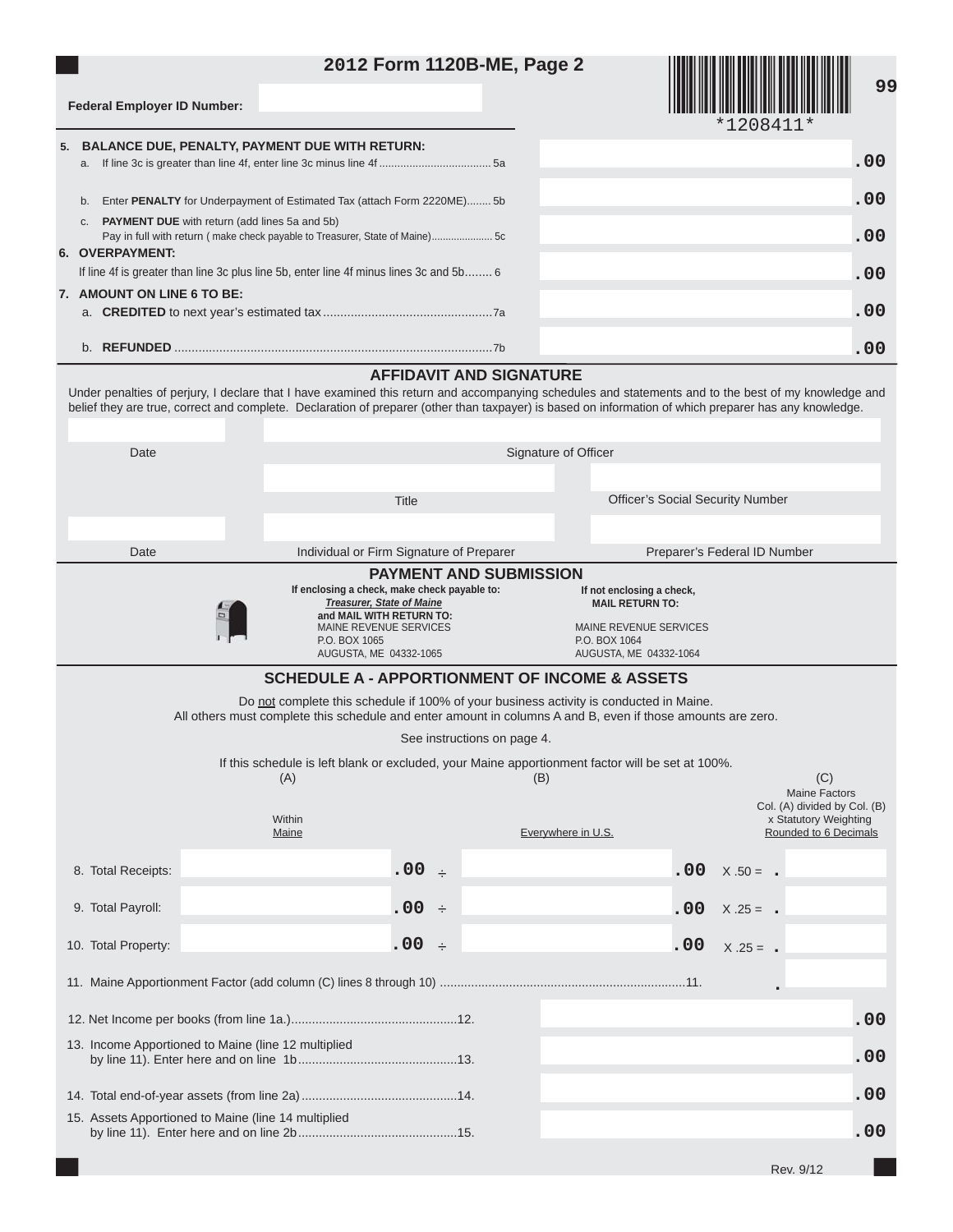## **FORM CRB - Page 1 of 2 MAINE FRANCHISE TAX COMBINED REPORT FOR UNITARY MEMBERS**

Federal EIN : \_\_\_\_\_\_\_\_\_\_\_\_\_\_\_\_\_\_

**Important:** The Combined Report must be accompanied by a legible copy of the parent company's federal Consolidated Tax Return, pages 1 through 5 (or equivalent).

#### **This report must be attached to Form 1120B-ME.**

|     | <b>Col. 1</b><br><b>Nexus</b><br>with<br>Maine | <b>Column 2</b><br>Name and<br>Federal ID Number of<br><b>Unitary Business Member</b> | Column 3<br>Net Income per<br><b>Books of Unitary</b><br><b>Member Participating</b><br>in a Federal<br><b>Consolidated Filing</b> | Column 4<br>Net Income per<br><b>Books of Unitary</b><br><b>Member Filing</b><br>Separate Federal<br>Return | Column 5<br>Allowable<br>Adjustments | Column 6 (A)<br>Adjusted<br>Separate Net Income<br>per Books of Unitary<br>Member (Combine<br>Cols 3, 4, & 5) | Column 6 (B)<br>Total<br>End-of-year<br>Assets |
|-----|------------------------------------------------|---------------------------------------------------------------------------------------|------------------------------------------------------------------------------------------------------------------------------------|-------------------------------------------------------------------------------------------------------------|--------------------------------------|---------------------------------------------------------------------------------------------------------------|------------------------------------------------|
| 1.  |                                                |                                                                                       |                                                                                                                                    |                                                                                                             |                                      |                                                                                                               |                                                |
| 2.  |                                                |                                                                                       |                                                                                                                                    |                                                                                                             |                                      |                                                                                                               |                                                |
| 3.  |                                                |                                                                                       |                                                                                                                                    |                                                                                                             |                                      |                                                                                                               |                                                |
| 4.  |                                                |                                                                                       |                                                                                                                                    |                                                                                                             |                                      |                                                                                                               |                                                |
| 5.  |                                                |                                                                                       |                                                                                                                                    |                                                                                                             |                                      |                                                                                                               |                                                |
| 6.  |                                                |                                                                                       |                                                                                                                                    |                                                                                                             |                                      |                                                                                                               |                                                |
| 7.  |                                                |                                                                                       |                                                                                                                                    |                                                                                                             |                                      |                                                                                                               |                                                |
| 8.  |                                                |                                                                                       |                                                                                                                                    |                                                                                                             |                                      |                                                                                                               |                                                |
| 9.  |                                                |                                                                                       |                                                                                                                                    |                                                                                                             |                                      |                                                                                                               |                                                |
| 10. |                                                |                                                                                       |                                                                                                                                    |                                                                                                             |                                      |                                                                                                               |                                                |
| 11. |                                                |                                                                                       |                                                                                                                                    |                                                                                                             |                                      |                                                                                                               |                                                |
| 12. |                                                |                                                                                       |                                                                                                                                    |                                                                                                             |                                      |                                                                                                               |                                                |
| 13. |                                                |                                                                                       |                                                                                                                                    |                                                                                                             |                                      |                                                                                                               |                                                |
| 14. |                                                |                                                                                       |                                                                                                                                    |                                                                                                             |                                      |                                                                                                               |                                                |
| 15. |                                                |                                                                                       |                                                                                                                                    |                                                                                                             |                                      |                                                                                                               |                                                |
| 16. |                                                |                                                                                       |                                                                                                                                    |                                                                                                             |                                      |                                                                                                               |                                                |
| 17. |                                                |                                                                                       | Adjustments and eliminations for columns 6 (B) through 9<br>(Attach schedule showing origin of any amount entered on this line)    |                                                                                                             |                                      |                                                                                                               |                                                |
| 18. |                                                | <b>TOTALS</b>                                                                         |                                                                                                                                    |                                                                                                             |                                      |                                                                                                               |                                                |